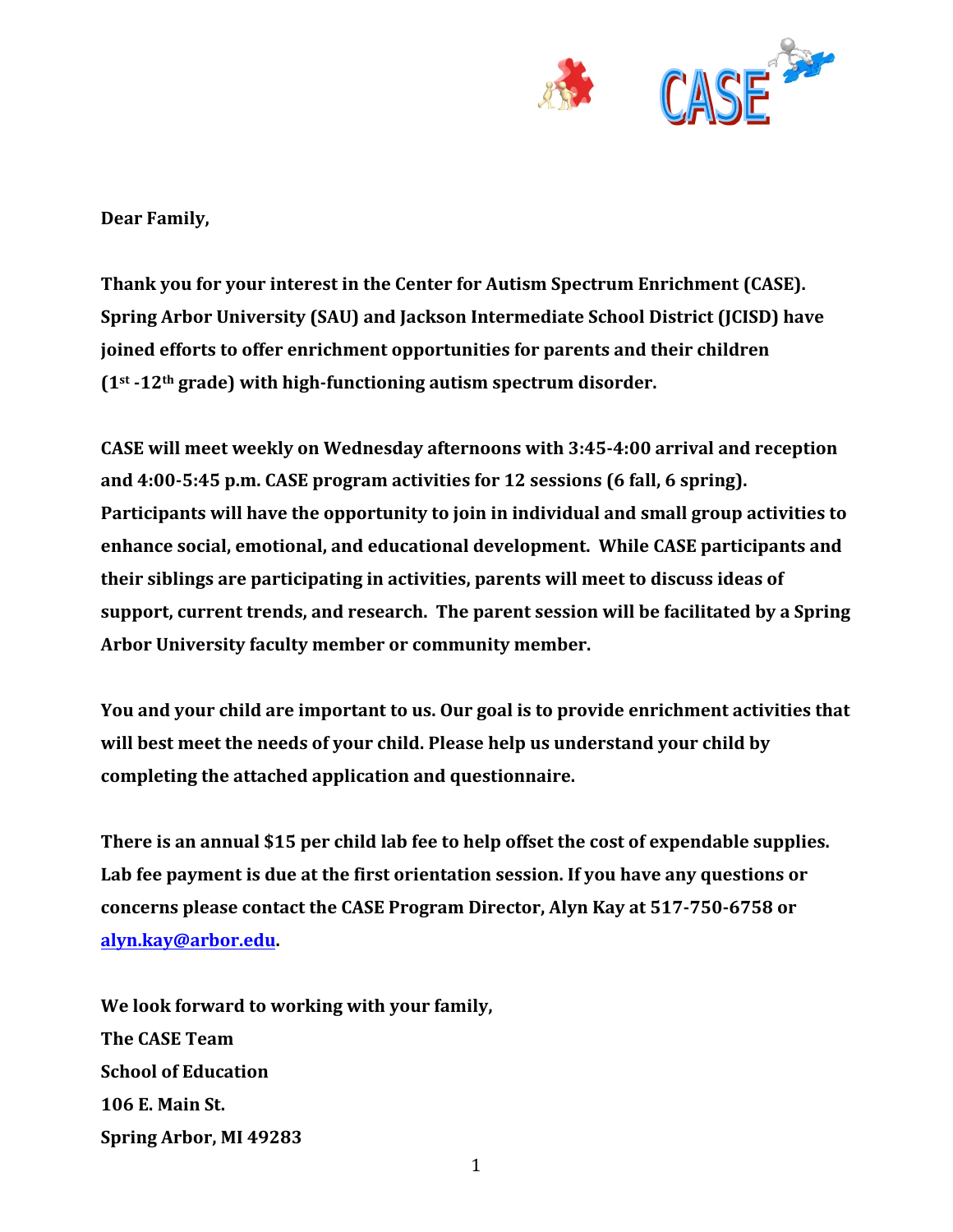

# I. Biographical Information

| Child's Name: _________                                                           |                     |                    |              |                        |                                                                                                               |
|-----------------------------------------------------------------------------------|---------------------|--------------------|--------------|------------------------|---------------------------------------------------------------------------------------------------------------|
|                                                                                   | First               | Middle             |              |                        | Last                                                                                                          |
|                                                                                   | Street              | City               |              | State                  | Zip Code                                                                                                      |
| Date of Birth: _________                                                          |                     |                    | Gender: Male |                        | Female                                                                                                        |
|                                                                                   |                     |                    |              |                        |                                                                                                               |
|                                                                                   | First               | Middle             |              |                        | Last                                                                                                          |
| Check One: $\Box$ Biological                                                      |                     | <b>Step Parent</b> |              | $\perp$ Adoptive       | Boster                                                                                                        |
|                                                                                   | Street              | City               |              |                        | State Zip Code                                                                                                |
|                                                                                   |                     |                    |              |                        |                                                                                                               |
|                                                                                   |                     |                    |              |                        |                                                                                                               |
|                                                                                   |                     |                    |              |                        | Occupation: ___________________________Employer: __________________________Business Phone: ______________     |
|                                                                                   | First               | Middle             |              |                        | Last                                                                                                          |
| Check One: $\boxed{\phantom{a}}$ Biological                                       |                     | Step Parent        |              | $\Box$ Adoptive $\Box$ | Foster                                                                                                        |
| Home Address: ________                                                            |                     |                    |              |                        |                                                                                                               |
|                                                                                   | Street              | City               |              | State                  | Zip Code                                                                                                      |
|                                                                                   |                     |                    |              |                        |                                                                                                               |
|                                                                                   |                     |                    |              |                        | Occupation: ____________________________Employer: _____________________________Business Phone: ______________ |
| What method do you prefer we use to contact you? (check all that apply)<br>E-mail | Regular Mail $\Box$ | Cell Phone         |              | Home Phone             | Work                                                                                                          |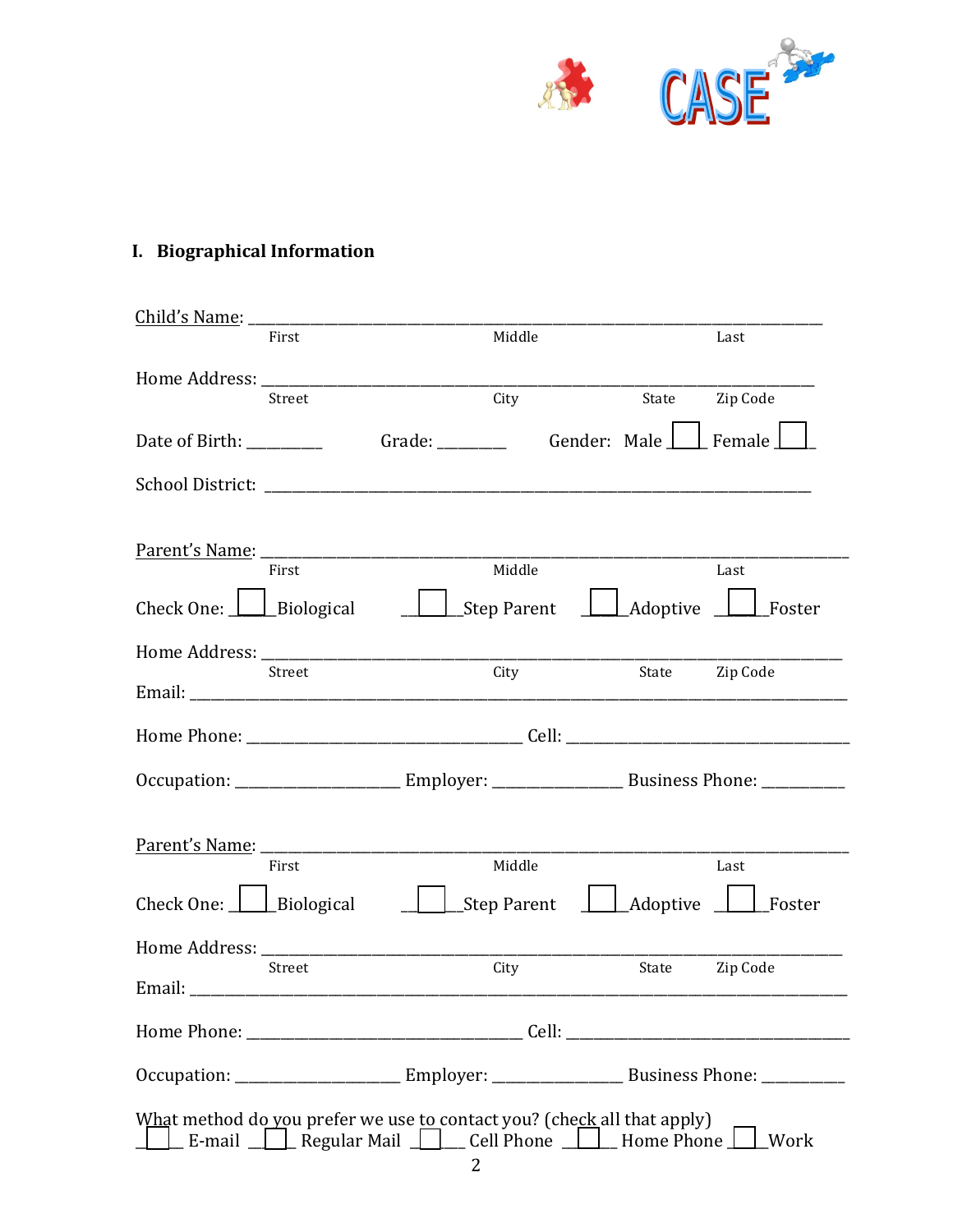

# **II.** Parent Behavioral Assessment *Please check the appropriate box(es).*

| <b>Behavior Descriptions</b>       | Past |  | <b>Present</b> | N/A | <b>Comments</b> |
|------------------------------------|------|--|----------------|-----|-----------------|
| Sensitive to others                |      |  |                |     |                 |
| Disruptive behaviors               |      |  |                |     |                 |
| Easily excitable                   |      |  |                |     |                 |
| Difficulty responding to authority |      |  |                |     |                 |
| <b>Excessive lying</b>             |      |  |                |     |                 |
| Tantrums/raging/meltdowns          |      |  |                |     |                 |
| Stealing                           |      |  |                |     |                 |
| Creative                           |      |  |                |     |                 |
| Perfectionistic                    |      |  |                |     |                 |
| <b>Attention to details</b>        |      |  |                |     |                 |
| Easily frustrated                  |      |  |                |     |                 |
| Runaway behavior                   |      |  |                |     |                 |
| Self-injurious behavior            |      |  |                |     |                 |
| Verbal aggression                  |      |  |                |     |                 |
| Physical aggression toward         |      |  |                |     |                 |
| parents/siblings                   |      |  |                |     |                 |
| Physical aggression to peers       |      |  |                |     |                 |
| School refusal                     |      |  |                |     |                 |
| Cruelty to animals                 |      |  |                |     |                 |
| Suicidal ideation/threats          |      |  |                |     |                 |
| Helpless behaviors/impassivity     |      |  |                |     |                 |
| Regressive behaviors               |      |  |                |     |                 |
| Cooperative                        |      |  |                |     |                 |
| Self-care deficits                 |      |  |                |     |                 |
| Poor social skills with adults     |      |  |                |     |                 |
| Poor social skills with classmates |      |  |                |     |                 |
| Listening/following directions     |      |  |                |     |                 |
| Social isolation                   |      |  |                |     |                 |
| Parent/child conflicts             |      |  |                |     |                 |
| Caring                             |      |  |                |     |                 |
| Poor peer relationships            |      |  |                |     |                 |
| Dreams/nightmares/night terrors    |      |  |                |     |                 |
| Panic attacks                      |      |  |                |     |                 |
| Confused/Disoriented               |      |  |                |     |                 |
| Hopelessness                       |      |  |                |     |                 |
| Impulsivity                        |      |  |                |     |                 |
| Hyperactivity                      |      |  |                |     |                 |
| Attention/concentration problems   |      |  |                |     |                 |
| Other:                             |      |  |                |     |                 |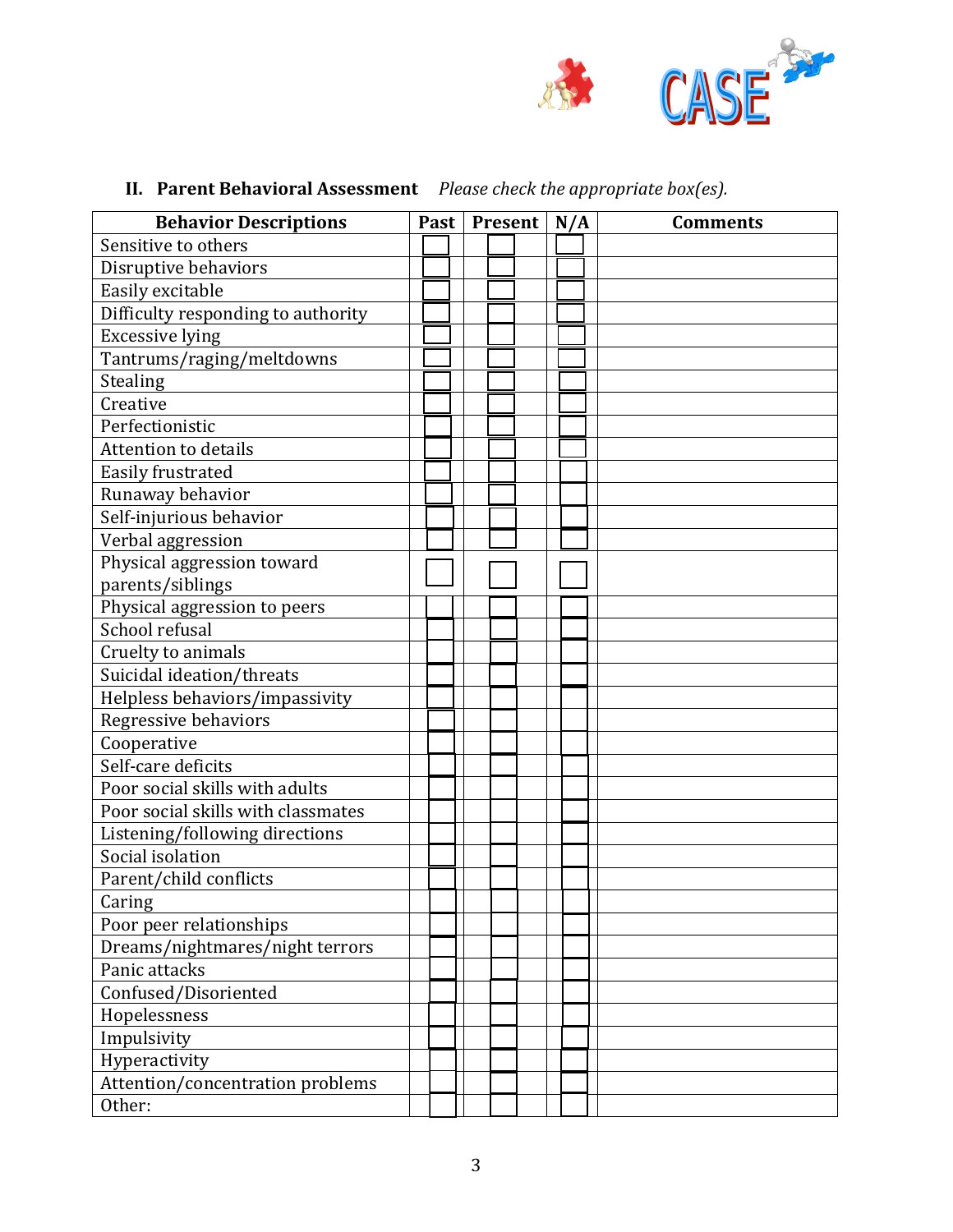

## **III. Significant Family Information**

To help us better understand your child please provide any relevant information as outlined.

Who is currently living in the same residence with the child?

Siblings (Name and Age):

Cultural/Ethnic Concerns:

Medical Concerns:

Religious Beliefs/Spirituality:

Social Concerns:

Grief/Loss Concerns (death, moves, recent divorce/separation):

Other Concerns (i.e. custody issues, foster care, marriages):

## **IV.** Social Relationships

- 1. Does your child seek friendships with peers?  $OYesONoOUnsure$
- 2. Is your child sought out by peers for friendship? OYes ONo OUnsure
- 3. How do others mostly view your child? Leader / Follower/ Isolative / Unsure
- 4. Who does your child primarily interact with?
	- 4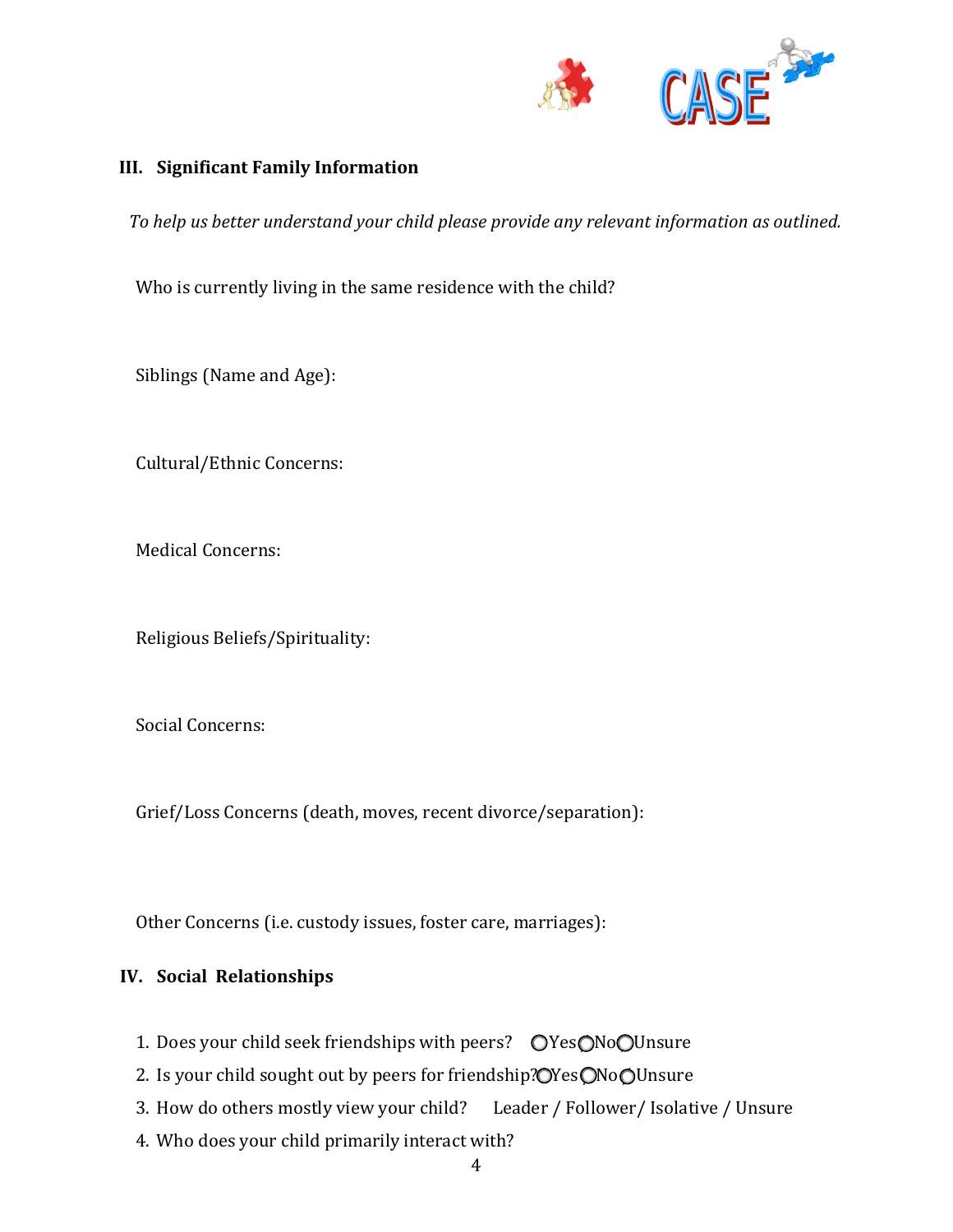

Same Age/Younger / Older / Unsure

- 5. Does birth order have any impact on your child? Yes / No / Unsure
- 6. Describe your child's interactions with peers: \_\_\_\_\_\_\_\_\_\_\_\_\_\_\_\_\_\_\_\_\_\_\_\_\_\_\_\_\_\_

7. Describe your child's interactions with family members/caregivers: \_\_\_\_\_\_\_\_\_\_\_

8. How does your child interact with other adults and/or authority figures? \_\_\_\_\_\_\_\_\_\_\_

\_\_\_\_\_\_\_\_\_\_\_\_\_\_\_\_\_\_\_\_\_\_\_\_\_\_\_\_\_\_\_\_\_\_\_\_\_\_\_\_\_\_\_\_\_\_\_\_\_\_\_\_\_\_\_\_\_\_\_\_\_\_\_\_\_\_\_\_\_\_\_\_\_\_\_\_\_\_\_\_\_\_\_\_\_\_\_\_\_\_\_\_\_\_\_\_\_\_\_\_\_\_\_

\_\_\_\_\_\_\_\_\_\_\_\_\_\_\_\_\_\_\_\_\_\_\_\_\_\_\_\_\_\_\_\_\_\_\_\_\_\_\_\_\_\_\_\_\_\_\_\_\_\_\_\_\_\_\_\_\_\_\_\_\_\_\_\_\_\_\_\_\_\_\_\_\_\_\_\_\_\_\_\_\_\_\_\_\_\_\_\_\_\_\_\_\_\_\_\_\_\_\_\_\_\_\_

\_\_\_\_\_\_\_\_\_\_\_\_\_\_\_\_\_\_\_\_\_\_\_\_\_\_\_\_\_\_\_\_\_\_\_\_\_\_\_\_\_\_\_\_\_\_\_\_\_\_\_\_\_\_\_\_\_\_\_\_\_\_\_\_\_\_\_\_\_\_\_\_\_\_\_\_\_\_\_\_\_\_\_\_\_\_\_\_\_\_\_\_\_\_\_\_\_\_\_\_\_\_\_

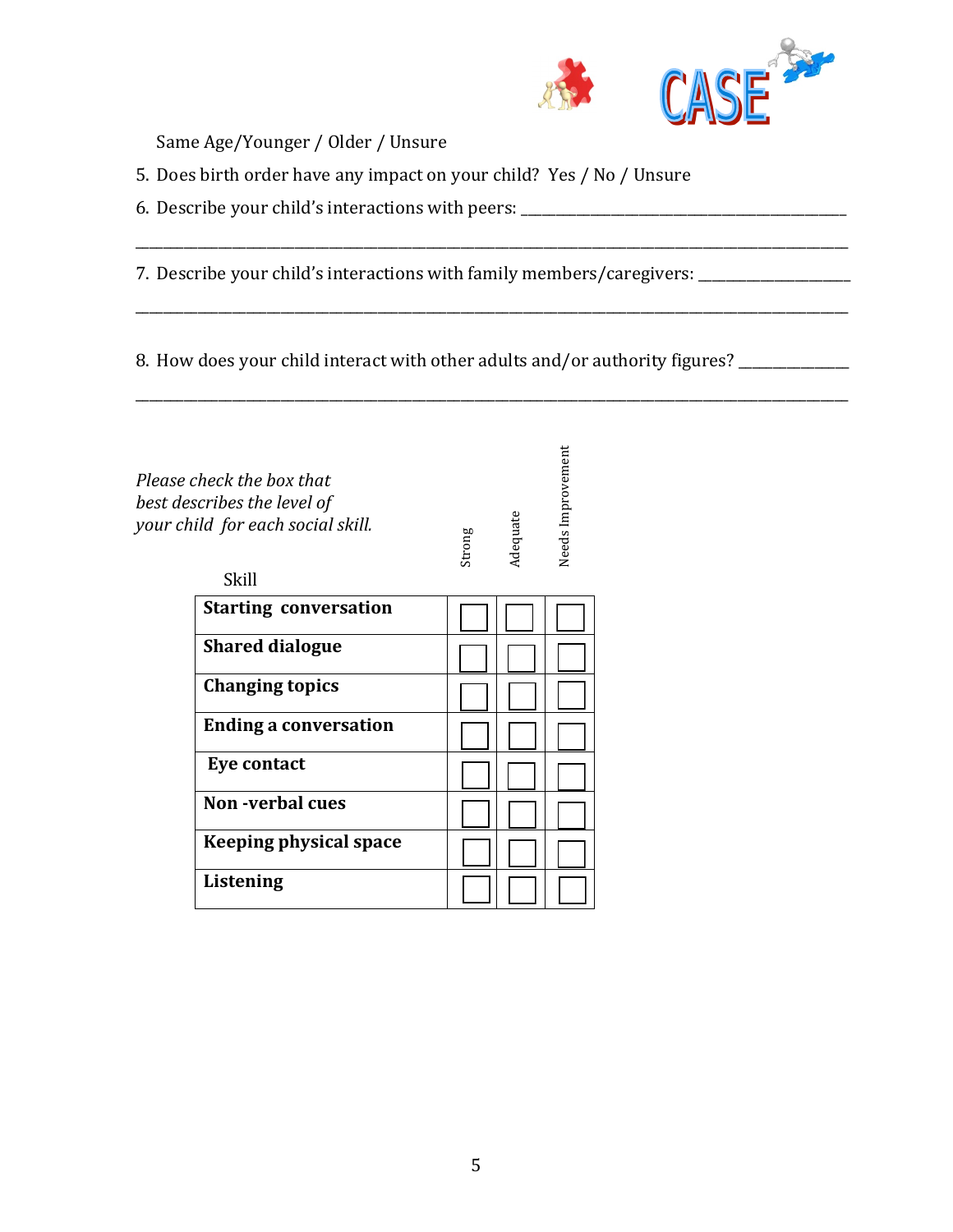

# **V. Community Resources**

Please check any community resources utilized by your child/family.

| <b>Community Resources</b>                        | Comments |
|---------------------------------------------------|----------|
| <b>Community Mental Health Centers</b>            |          |
| <b>Special Education Classroom</b><br>(Hours/day) |          |
| <b>Personal Teaching Assistant</b>                |          |
| (Hours/day)                                       |          |
| <b>Outpatient Therapy</b>                         |          |
| Occupational Therapy                              |          |
| Physical Therapy                                  |          |
| Speech Therapy                                    |          |
| No community resources utilized                   |          |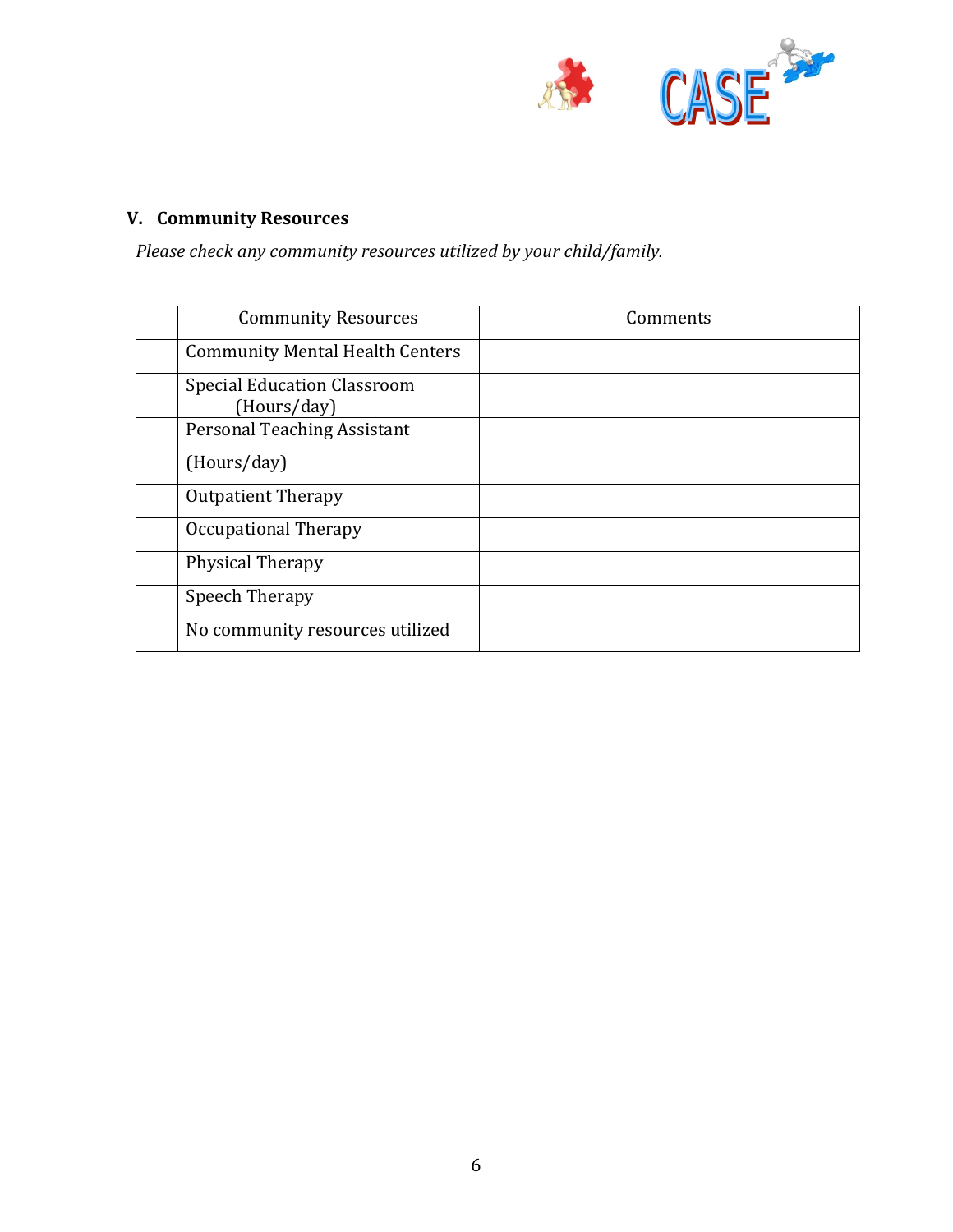

## **VI. Medical Information & History**

*Please check the conditions that apply.* 

| <b>Applicant has:</b>       | Yes/No | <b>Type</b> | <b>List Restrictions</b> |
|-----------------------------|--------|-------------|--------------------------|
| Allergies                   |        |             |                          |
| Epi-Pen prescribed?         |        |             |                          |
| Asthma                      |        |             |                          |
| <b>Dietary Restrictions</b> |        |             |                          |
| Glasses/Contacts            |        |             |                          |
| <b>Hearing Impairment</b>   |        |             |                          |
| Speech Impairment           |        |             |                          |
| Seizures                    |        |             |                          |
| Head Injuries               |        |             |                          |
| <b>Diabetes</b>             |        |             |                          |
| Hepatitis                   |        |             |                          |
| <b>Physical Limitations</b> |        |             |                          |
| Encopresis/Enuresis         |        |             |                          |
| (inconsistency in           |        |             |                          |
| bathroom habits)            |        |             |                          |
| Other medical               |        |             |                          |
| concerns                    |        |             |                          |

Anything else you would like us to know about your child's medical information & history?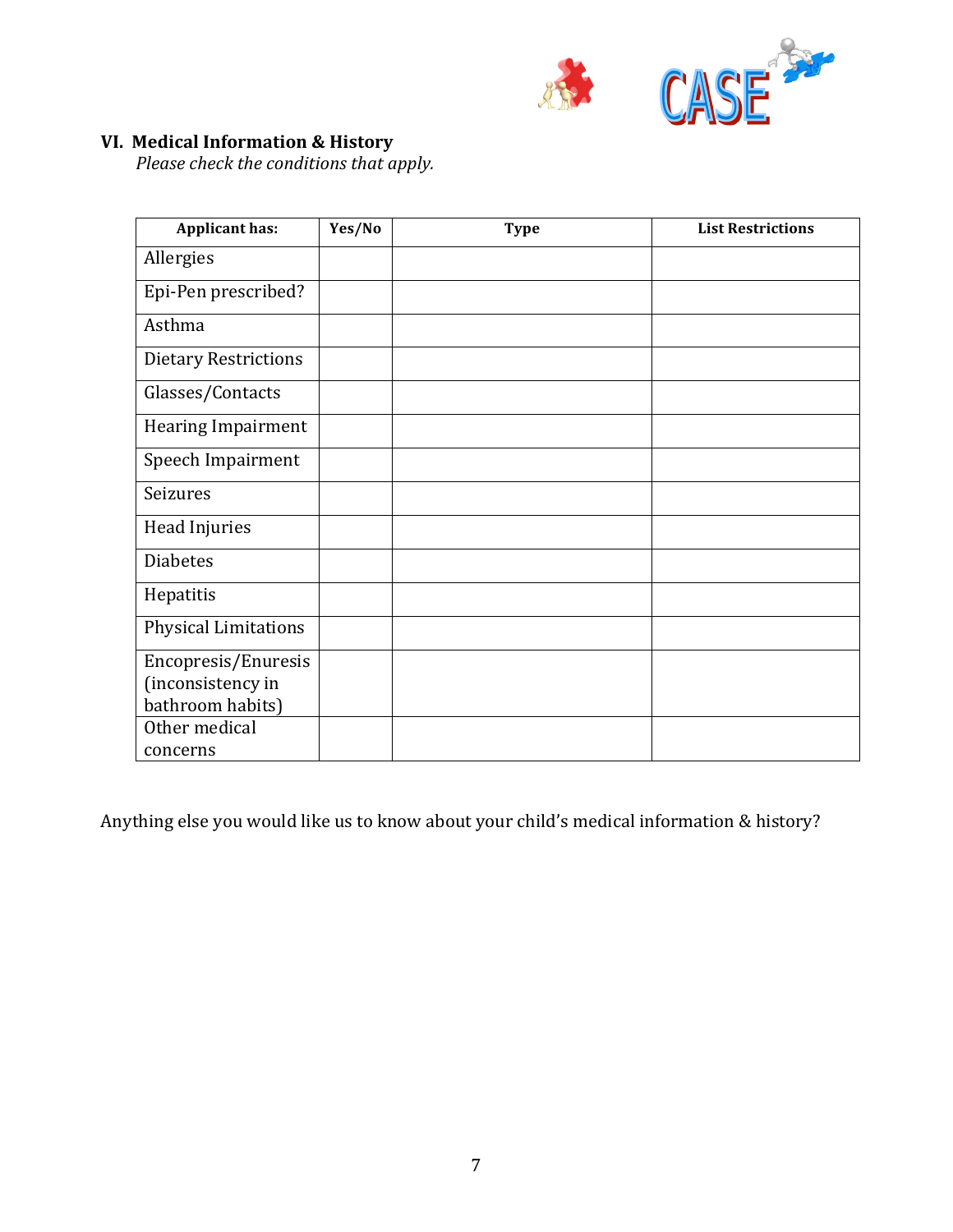

# **VI.** Getting to Know You

#### To be completed by child. Parents please help your child as needed.

Tell us about yourself and those things that are important to you. You may attach additional sheets of paper if necessary.

| 4. What are your least favorite subjects in school? _____________________________ |
|-----------------------------------------------------------------------------------|
|                                                                                   |
| What is your favorite activity to do together? __________________________________ |
| 7. Complete the following unfinished sentences.                                   |
|                                                                                   |
|                                                                                   |
|                                                                                   |
|                                                                                   |

8. Who is your role model or hero? What do you like about him/her?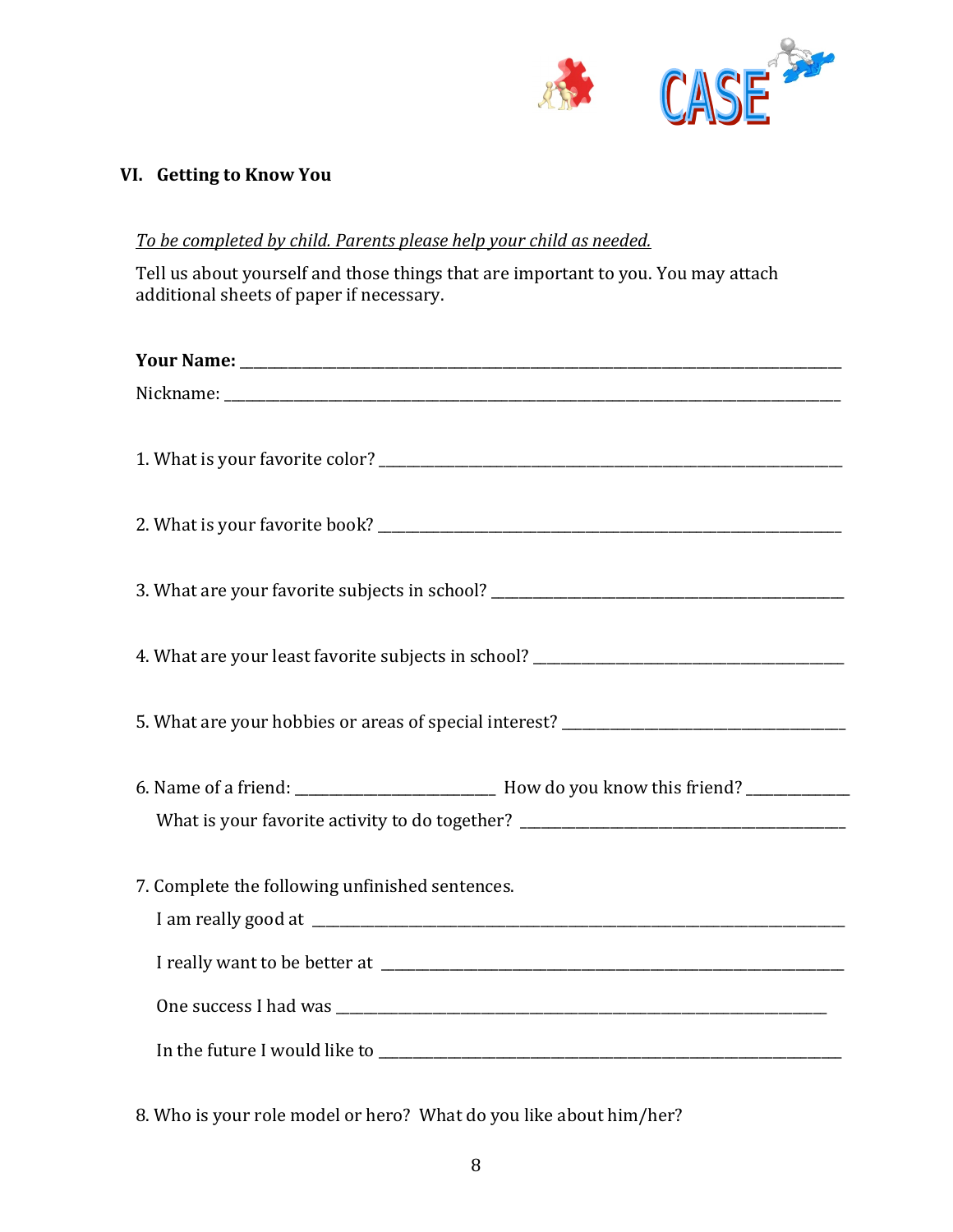

# **VII. Getting to Know You (cont.)**

- 9. What type of music do you listen to?
- 10. What qualities do you consider important in a friend?
- 11. Write a description of your family.
- 12. Why would you like to come to CASE?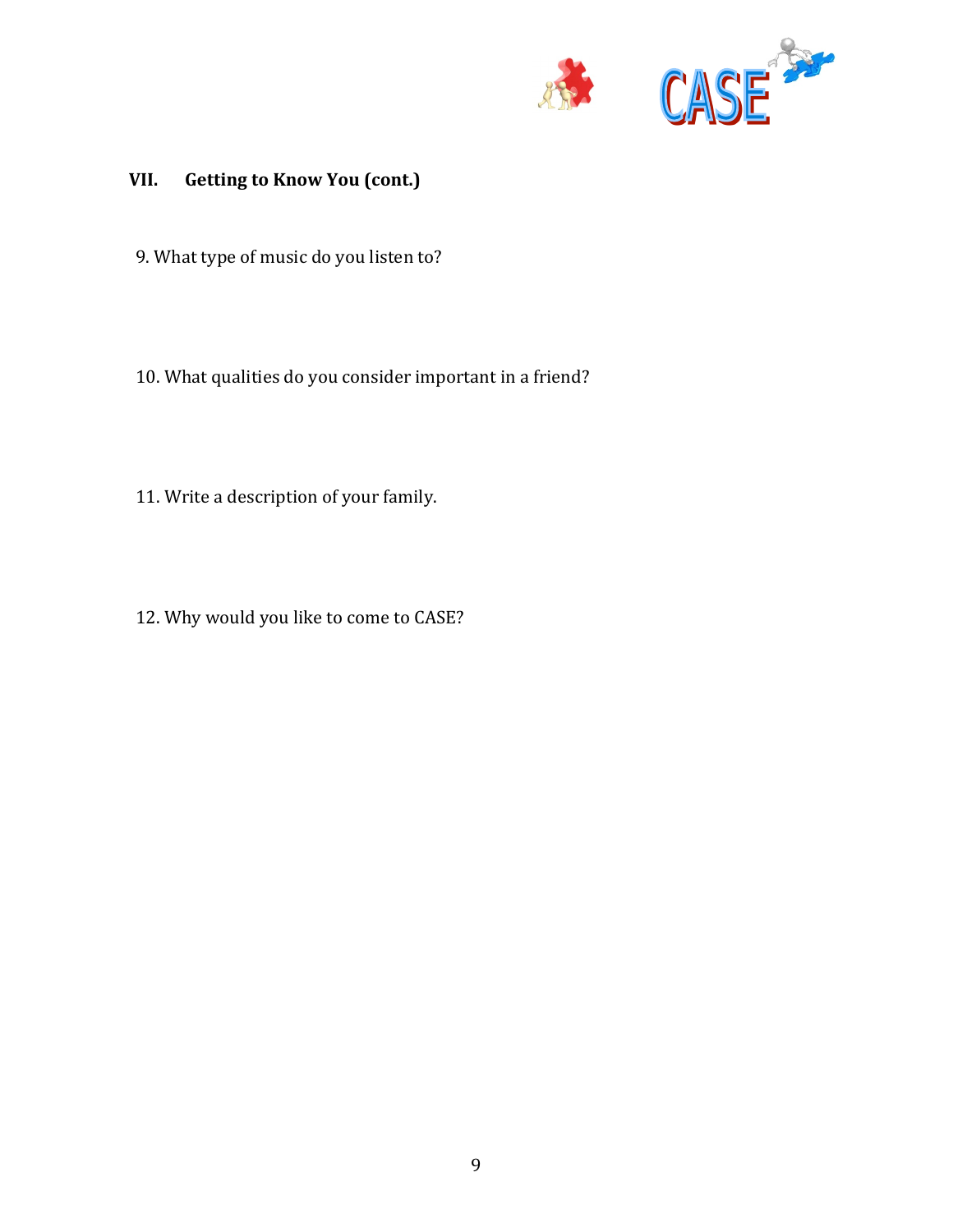

## **VIII. Family Goals**

The CASE program places a strong emphasis on the family and their involvement and commitment to the enrichment process. Family involvement and support will assist in facilitating your child's social, emotional, behavioral and educational growth.

Parents are expected to be active participants with the program by attending the parent meetings. This enhances and supports your child and family's accomplishments. Parent meetings are opportunities for learning techniques that will benefit your child and your family. At least one parent or guardian is required to be present while their child(ren) are participating in CASE.

Please respond to the following questions to help us better understand your family and child needs. 

1. Please describe your goals for you and your child.

2. What type of parenting style have you found to be most effective with your child? What strategies are not effective with your child?

- 3. In what ways have you experienced positive support from your child's school? Lack of support?
- 4. Any other addition information you would like us to know?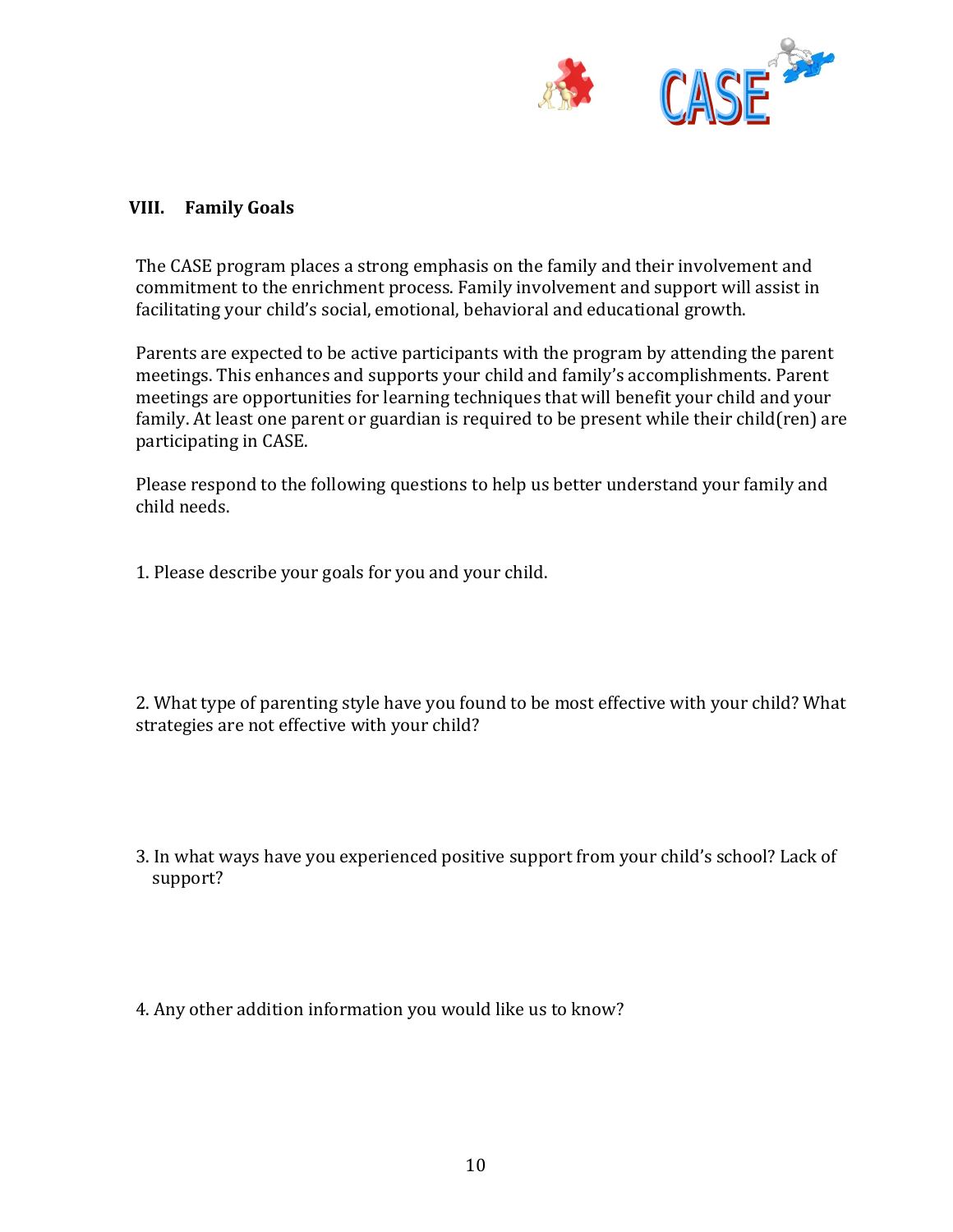

# **IX.** Release of Information

is working with the professionals listed below.

Child's Name

I/We agree to the sharing of information regarding any academic concerns and in general an open relationship that would benefit my/our child. I/We hereby authorize the discussion and/or release of test scores of any nature, grades, teachers' comments, as well as information and reports of a more personal nature from mental health, physical, occupational, and speech therapists that might be helpful.

It is understood that these reports or discussions will be used only in the furtherance of determining current and future enrichment plans for your student. Such information will remain confidential and shall be used in a manner to insure the protection and safeguarding of all rights provided by law otherwise.

I/We recognize that Spring Arbor University is an educational institute and that information learned from my child may be used for educational purposes. I/We understand that any information used will *always* be unidentifiable.

This authorization shall remain in effect until the student has finished the program or until revoked by me in writing at any time. A photocopy of this authorization shall be as valid as the original.

\_\_\_\_\_\_\_\_\_\_\_\_\_\_\_\_\_\_\_\_\_\_\_\_\_\_\_\_\_\_\_\_\_\_\_\_\_\_\_\_\_\_\_\_\_\_\_\_\_\_\_\_\_\_\_\_\_\_\_\_\_\_\_\_\_\_\_\_\_\_\_\_\_\_\_\_\_\_\_\_\_\_\_\_\_\_\_\_\_\_\_\_\_\_\_\_\_\_\_\_\_\_ Parent/Guardian **Date** 

|             | Name | Address | Phone | CASE may contact if<br>needed |
|-------------|------|---------|-------|-------------------------------|
| 1.          |      |         |       | v                             |
| $\mathbf N$ |      |         |       |                               |
|             |      |         |       |                               |
|             |      |         |       | Y N                           |
| 3.          |      |         |       | Y<br>$\mathbf N$              |
|             |      |         |       |                               |
| 4.          |      |         |       | N                             |

*Please list the information for any services your child is receiving.*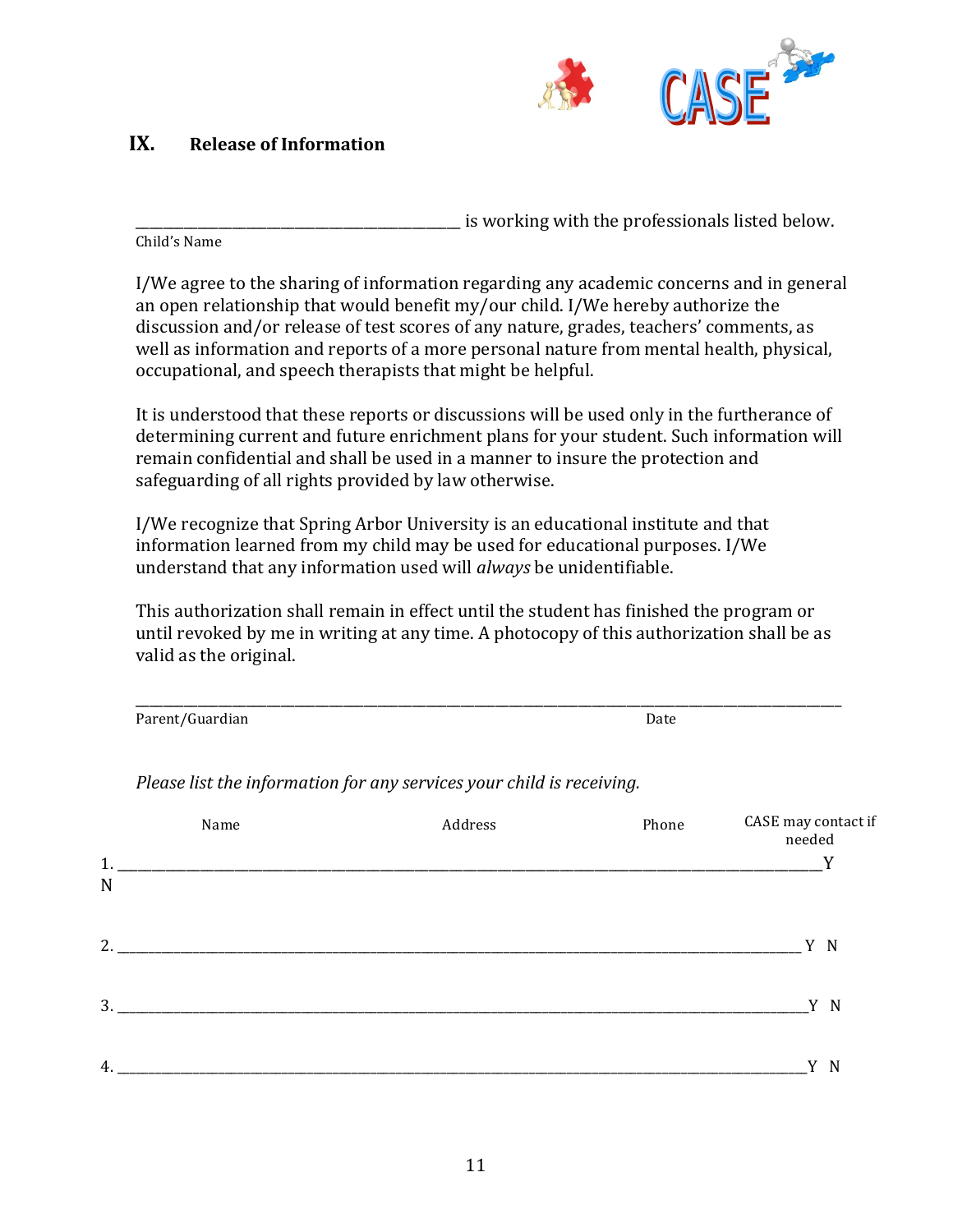

## **PHOTO/VIDEO RELEASE FORM**

I hereby give permission for images of my child(ren), captured during CASE events at Spring Arbor University through video, photo and digital camera, to be used solely for the purposes of promotional material and publications, and waive any rights of compensation or ownership thereto.

| Name of Participant(s) (please print): |  |
|----------------------------------------|--|
|----------------------------------------|--|

|                                         | Age: |
|-----------------------------------------|------|
| Name of Parent/Guardian (please print): |      |

Parent/Guardian's Signature: \_\_\_\_\_\_\_\_\_\_\_\_\_\_\_\_\_\_\_\_\_\_\_\_\_\_\_\_\_\_\_\_\_\_\_\_\_\_\_Date: \_\_\_\_\_\_\_\_\_

## **X. GENERAL AGREEMENT, TERMS, AND CONDITIONS**

- 1. For purposes of this Agreement, the term "Child" includes the Child, Parent, or Guardian as applicable.
- 2. The Center for Autism Spectrum Enrichment (CASE) will provide educational and social enrichment services as appropriate utilizing Spring Arbor University students under the supervision of CASE Program Director and/or designated faculty.
- 3. Participation in CASE is voluntary and the participants are free to withdraw at any time.
- 4. CASE is not responsible for transportation to and from CASE. This is the responsibility of the family.
- 5. Lab fees shall not be reduced or refunded due to withdrawal, dismissal, or absence.
- 6. Parent/Guardian authorizes CASE to release any necessary medical information to medical professionals as appropriate.
- 7. CASE and Spring Arbor University are not responsible for personal property that is lost, damaged, or stolen.
- 8. CASE may terminate this Agreement upon five days written notice to the parent. CASE may terminate this Agreement without notice if the Child represents a threat to the property, the mental/ physical health, or safety of others.
- 9. CASE makes no guarantees related to improvement in child's functioning.
- 10. It is understood that CASE is affiliated with Spring Arbor University, as an academic institution, and the family agrees to the use of unidentifiable information for educational purposes including research and/or program planning.